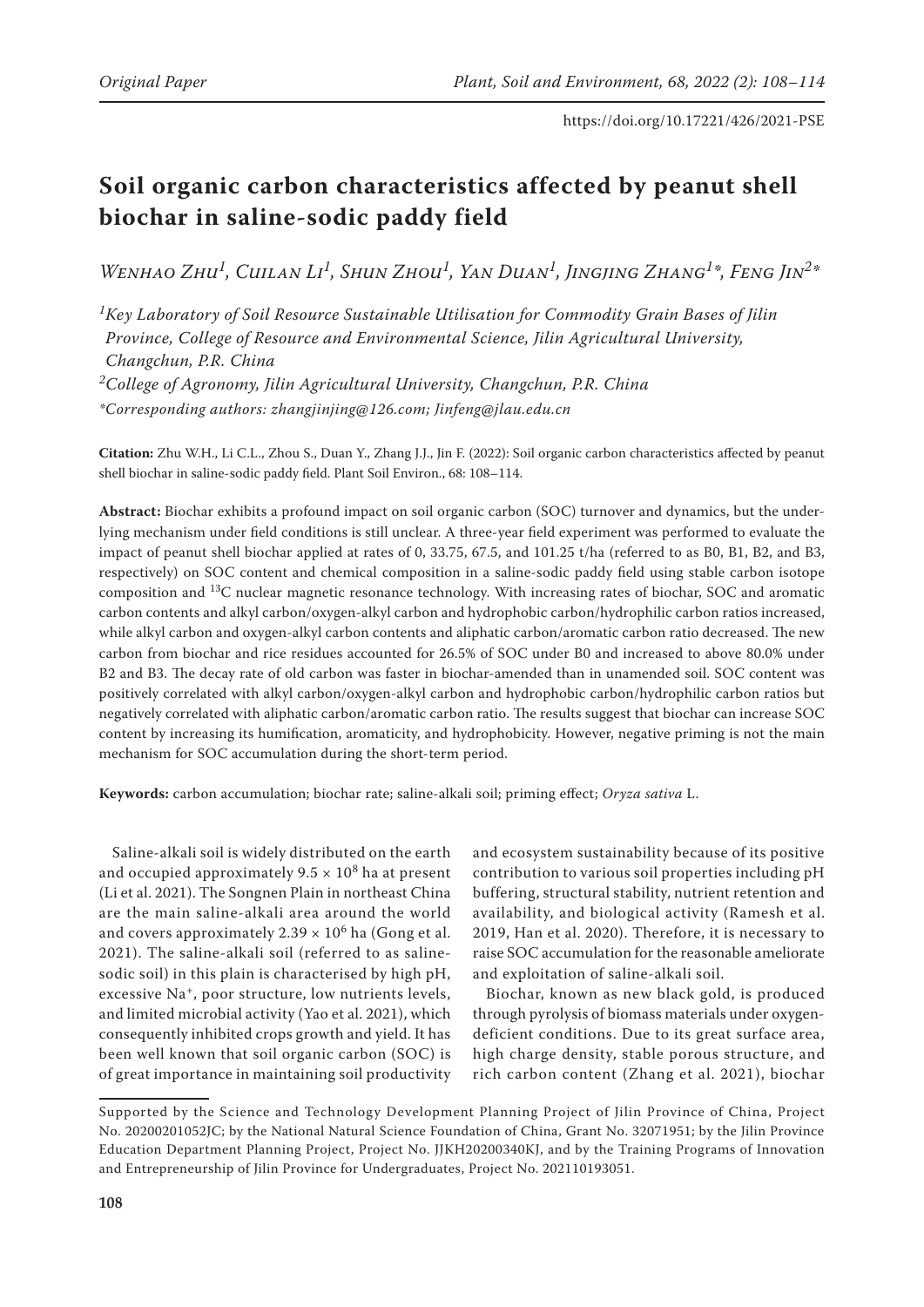|         | pH   | SOC                      |                          | Total C Total N | Total P      Total K |      | Na                       | Ca   | Mg   | <b>Total PAHs</b> |
|---------|------|--------------------------|--------------------------|-----------------|----------------------|------|--------------------------|------|------|-------------------|
|         |      | (g/kg)                   |                          |                 |                      |      |                          |      |      | (mg/kg)           |
| Soil    | 10.1 | 3.71                     | $\overline{\phantom{m}}$ | 0.27            | 0.12                 | 1.73 | $\overline{\phantom{0}}$ |      |      |                   |
| Biochar | 7.94 | $\overline{\phantom{m}}$ | 540.6                    | 15.9            | 0.74                 | 12.5 | 1.17                     | 2.01 | 0.25 | 3.40              |

Table 1. Basic properties of soil and peanut shell biochar used in this experiment

SOC – soil organic carbon; PAHs – polycyclic aromatic hydrocarbons

application displayed a profound influence on SOC accumulation (Han et al. 2020). But the underlying mechanism of SOC accumulation following biochar amendment under a realistic field condition is still unclear. Some researchers reported that biochar inhibited native SOC mineralisation (i.e., negative priming), while some other researchers observed that biochar stimulated (i.e., positive priming) or had no impact on native SOC degradation (Ding et al. 2018). The contradictory results could be attributed to many factors like soil type, biochar property, biochar rate, and duration period.

Peanut shell is an abundant and inexpensive byproduct of peanut production. One of the most promising ways to utilise peanut shells is through pyrolysis to produce biochar, which can be used as a desired amendment for soil fertility improvement (Wang et al. 2020, Dominchin et al. 2021). In a previous study, Yao et al. (2021) have observed that the application of peanut shell biochar had a positive influence on rice yield, soil nutrients, and soil enzyme activity but exhibited a negative influence on the  $Na^+/K^+$  ratio in a saline-sodic paddy field. This study aimed to further examine the impact of peanut shell biochar on SOC content and chemical composition in a field experiment. Meanwhile, the contents of SOC from peanut shell biochar and native soil were individually quantified to evaluate positive or negative priming of biochar on native SOC degradation. We hypothesised that biochar application can enhance SOC accumulation by inhibiting native SOC mineralisation and altering SOC chemical composition in this experimental soil.

# **MATERIAL AND METHODS**

**Field experimental design.** This experiment was initiated in April 2017 at the Sheli County (45°35'N, 123°50'E), Jilin province, China. This site featured a temperate semi-arid continental monsoon climate. The mean annual temperature is 4.7 °C with rainfall of approximately 413.7 mm. The saline-sodic soil is

developed from Fluvial and Lacustrine Deposits and has a loamy clay texture. The peanut shell biochar used in this study was prepared *via* pyrolysis of the peanut shell in a kiln (350−550 °C, 4 h). Prior to this experiment, the field had been continuously cultivated with rice for three years without fertilisation. The soil and biochar characteristics can be found in Yao et al. (2021) as well as in Table 1. Solid-state  $^{13}C$ cross-polarisation magic-angle-spinning (CPMAS) NMR (nuclear magnetic resonance) analysis showed that aromatic C was the predominant component in the biochar (Figure 1).

In this study, a completely randomised block experiment consisting of four treatments and three repetitions was selected: no biochar application (B0), and biochar application rates at 33.75 (B1), 67.5 (B2), and 101.25 (B3) t per hectare, respectively. An alone irrigation and drainage outlet was set for each plot  $(5 m \times 6 m)$ , and all plots were separated from each other through a buffer row. The rice cultivar cultivated was Changbai9. Before rice transplantation, biochar was evenly spread on the soil surface and then ploughed to approximately 15 cm depth. However, biochar was not applied afterwards. The rice seedlings



Figure 1. Solid-state 13C NMR (nuclear magnetic resonance) spectra of peanut shell biochar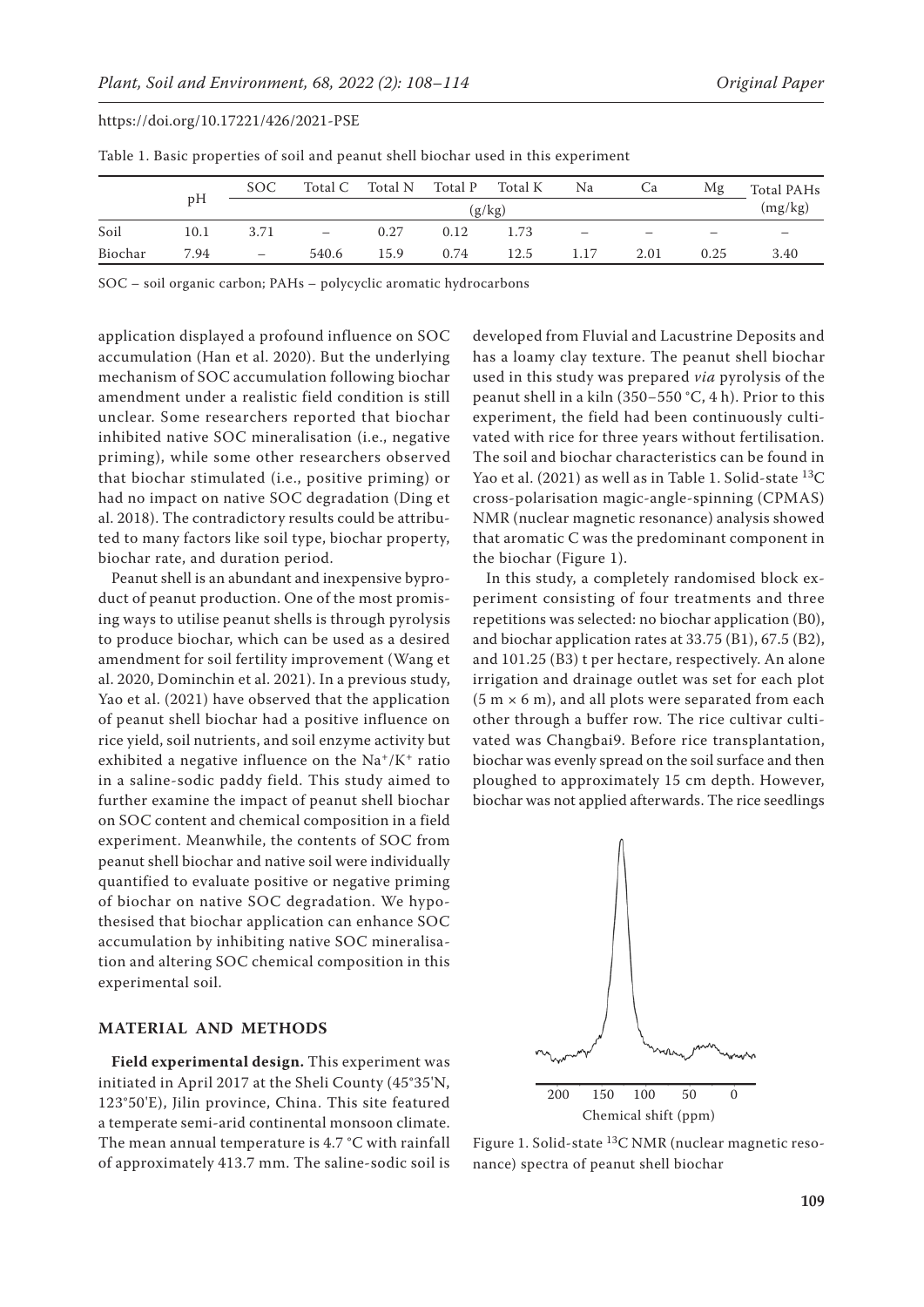40 days after sowing were manually transplanted from the greenhouse to the field at  $16.5 \text{ cm} \times 30 \text{ cm}$ spacing with three seedlings per hill in May 2017. For each treatment, mineral fertilisers were applied in the forms of ammonium sulfate (or urea), diammonium phosphate, and potassium sulfate. The annual application rates and timings of mineral fertilisers were 90.0 kg N, 30.1 kg P, and 31.0 kg K per hectare before rice transplanting, 69.0 kg N per hectare at the tilling stage, and 27.6 kg N and 20.7 kg K per hectare at the panicle stage. After harvesting, rice straw was removed but root and stubble residues were left in the field. More details on this field experiment can be found in Yao et al. (2021).

**Soil sampling and analysis.** After rice harvest in 2019, composite soil samples (0–20 cm) were taken from five randomly selected sites in each replicated plot. The soil samples were air-dried and sieved through a 2 mm sieve.

SOC content was determined by  $K_2Cr_2O_7$  and the  $\mathrm{H}_2\mathrm{SO}_4$ oxidation method. Carbon (C) stable isotope composition ( $\delta^{13}$ C) of soil samples after removing carbonate using 1 mol/L HCl solution were measured with Finnigan MAT-253 isotope ratio mass spectrometer (Thermo Fisher, Bremen, German). The proportion of new C (*f* new, C from peanut biochar and rice residues) and the decay rate constant for old C (*k*, C from native soil) were calculated as follows (Balesdent and Mariotti 1996, Dou et al. 2018):

$$
f_{\text{new}} = [(\delta_{\text{new}} - \delta_{\text{old}})/(\delta_{\text{br}} - \delta_{\text{old}})] \times 100\% \tag{1}
$$

$$
k = -\ln \left( f_{\text{old}} \right) / t \tag{2}
$$

where:  $\delta_{\text{new}} - \delta^{13}C$  values of SOC in biochar-amended soil; δ<sub>old</sub> – δ<sup>13</sup>C values of SOC in native soil (−21.4‰); δ<sub>br</sub> – average  $\delta^{13}$ C value (−26.0‰) of biochar (−24.4‰) and rice residues (−27.5‰);  $f_{old}$  (i.e., 1 −  $f_{new}$ ) − proportion of old C; *t* – duration of field experiment (three years).

Solid-state 13C CPMAS NMR spectra were acquired on Avance III 400 WB spectrometer (Bruker BioSpin, Fallanden, Switzerland) at 100.57 MHz and applied a spinning speed of 8 kHz, a 20 ms acquisition time, and a 2 ms contact time. Semi-quantification was conducted by integrating each chemical shift region through MestReNova 5.3.1 package (Mestrelab Research, Santiago de Compostela, Spain). The alkyl C to O-alkyl C (A/O-A), aliphatic C to aromatic C (Ali/Aro), and hydrophobic C to hydrophilic C (HB/ HI) ratios were calculated (Zhang et al. 2019).

Statistical analysis was done with SPSS 16.0 (Chicago, USA). A one-way ANOVA following Fisher's *LSD* (least significant difference) test was applied

to compare differences among treatment means at *P* < 0.05. The relationships between SOC content and its chemical composition were evaluated with Pearson correlation at *P* < 0.05 and *P* < 0.01.

# **RESULTS AND DISCUSSION**

**Rice yield.** The rice grain yields during 2017–2019 are presented in Figure 2. Compared with the B0 treatment, rice yields were significantly higher under B1, B2, and B3 treatments during the three years field experiment. Although rice yields were not significantly different among B1, B2, and B3 treatments during the first year of this experiment, significantly higher rice yields under B2 and B3 than under B1 treatment were observed. There were no significant differences between B2 and B3 treatments during the three years experiment.

**SOC content and carbon stable isotope composition.** The SOC content was not significantly different between the B0 and B1 treatments. However, SOC content was significantly higher in B2 and B3 compared to B1 treatment. As expected, the B3 treatment exhibited the highest SOC content among all the treatments. The  $\delta^{13}$ C value in B1 was significantly lower than that in B0 treatment. With increasing biochar rates,  $\delta^{13}$ C value further declined, but no significant differences were found between B2 and B3 treatments. After three years of field experiment, the proportion of new C was 26.5% in B0 treatment and increased to above 80.0% in B2 and B3 treatments. On the contrary, the proportion of old C was 73.5%



Figure 2. Rice grain yield during 2017-2019 in a salinesodic paddy field amended with peanut shell biochar: B0 – 0, B1 – 33.75, B2 – 67.5, B3 –101.25 t/ha. Vertical bars represent the standard deviation of means (*n* = 3). Different small letters indicate significant differences among treatments  $(P < 0.05)$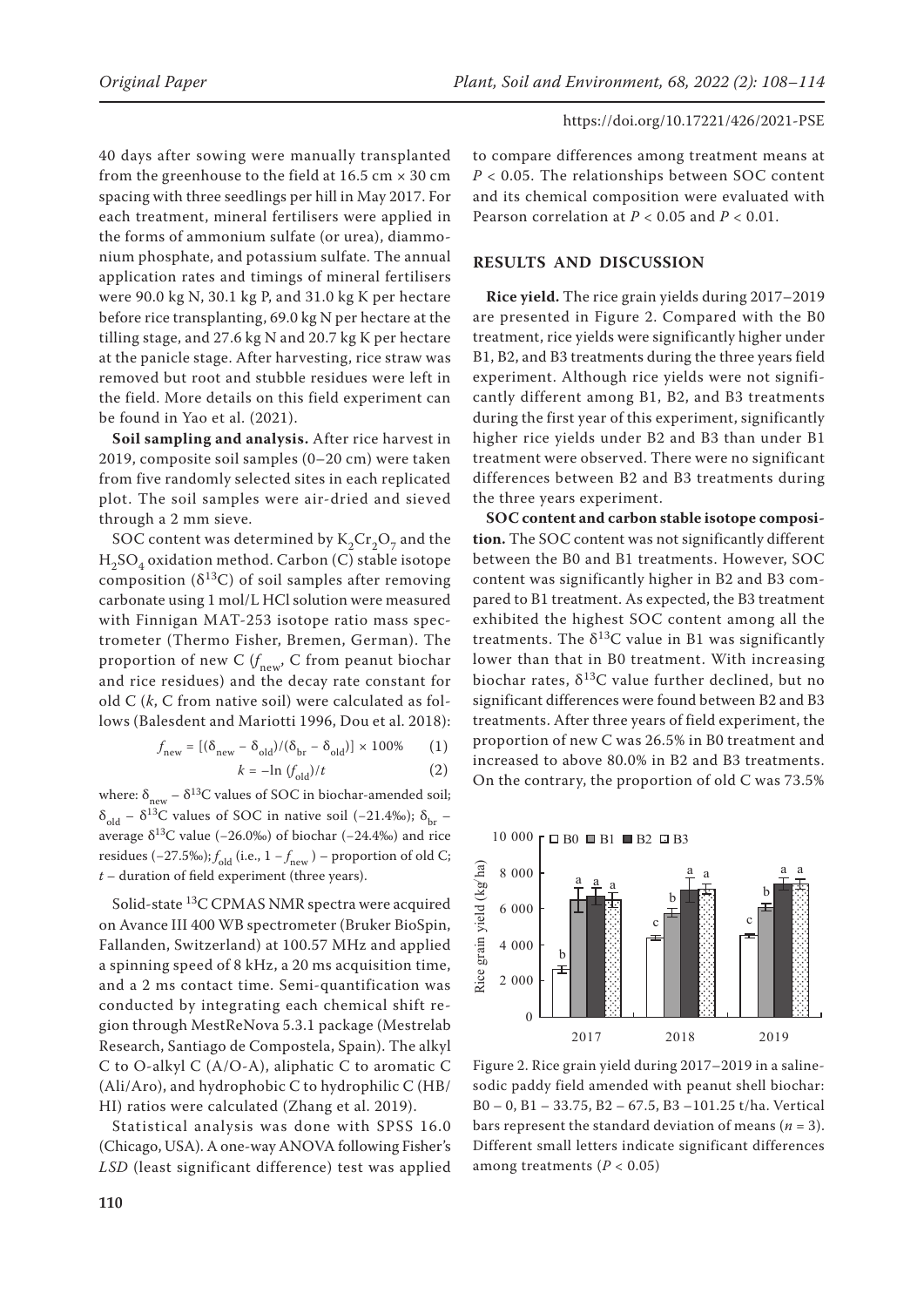

Figure 3. Soil organic carbon (SOC) content, stable carbon isotope composition ( $\delta^{13}$ C), the proportion of new C from biochar and rice residues ( $f_{\rm{new}}$ ), and proportion (fold) and decay rate constant (*k*) of old C from native soil in a saline-sodic paddy field amended with peanut shell biochar:  $B0 - 0$ ,  $B1 - 33.75$ ,  $B2 - 67.5$ ,  $B3 - 101.25$  t/ha. Vertical bars represent the standard deviation of means (*n* = 3). Different small letters indicate significant differences among treatments  $(P < 0.05)$ 

in the B0 treatment and decreased to below 20.0% in B2 and B3 treatments. Accordingly, the decay rate of old C was faster for biochar-amended than for unamended soil (Figure 3).

Previous studies showed that SOC content gradually increased with increasing peanut shell biochar application rates (Bhaduri et al. 2016, Liu et al. 2019), in agreement with our present finding. The increment in SOC content following biochar addition was generally ascribed to the input of C-rich biochar, the high stability of biochar C (Han et al. 2020), the negative priming influence of biochar on native SOC degradation (Liu et al. 2018), and the adsorption affinity of biochar for some C fractions such as humic acids (Kasozi et al. 2010). However, our present results supported the positive rather than negative priming of biochar for SOC degradation. The possible mechanisms for the positive priming influence included the stimulation of biochar to soil microbes for C decomposition (Zheng et al. 2021) and the inducement of labile C fractions from biochar to soil microbial activity (Maestrini et al. 2015). It was generally suggested that positive priming occurred in a short term, but negative priming occurred in the long term (Ding et al. 2018). A longer-term experiment was needed to verify the positive or negative priming influence under this field condition.

**SOC chemical composition.** The NMR spectra (Figure 4) were comprised of alkyl C (0–50 ppm), O-alkyl C (50–110 ppm), aromatic C (110–160 ppm), and carboxyl C (160–190 ppm). Compared with B0 treatment, B1 treatment exhibited significantly lower proportions of alkyl C, O-alkyl C, and carboxyl C whereas a significantly higher proportion of aromatic C. With increasing biochar rates, the proportions of alkyl C, O-alkyl C, and carboxyl C further decreased, while the proportion of aromatic C further increased in B2 and B3 than in B1 treatment. No significant differences were found between B2 and B3 treatments. When expressed in terms of content, alkyl C and O-alkyl C contents were also generally lower whereas aromatic C content was higher after biochar application (Figure 5). The chemical composition of biochar has a profound impact on that of SOC in native soil amended with the biochar (Zhang et al. 2019). In this study, peanut shell biochar was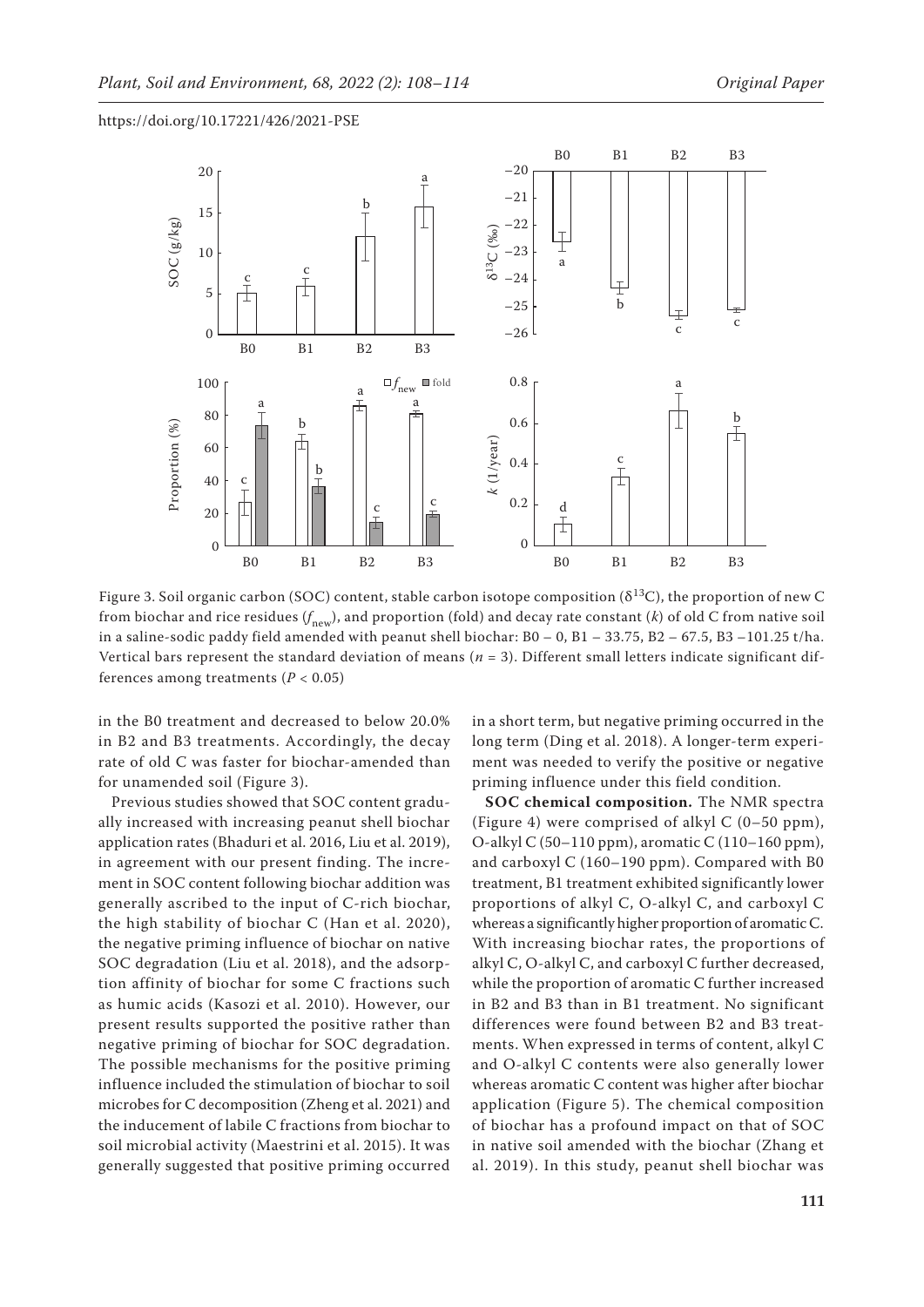

المستعملة المستعملة المسابقة المسابقة المسابقة المسابقة المسابقة المسابقة المسابقة المسابقة المسابقة المسابقة<br>Did-state <sup>13</sup>C NMR (nuclear magnetic resonance) spectra of soil samples in a saline-sodic paddy 0 amended with peanut shell derived biochar: B0 – 0, B1 – 33.75, B2 – 67.5, B3 –101.25 t/ha. The numbers 1 to 3 after B0, B1, B2, and B3 in the subplots represent three replicates from each treatment Figure 4. Solid-state <sup>13</sup>C NMR (nuclear magnetic resonance) spectra of soil samples in a saline-sodic paddy field





Figure 5. Soil organic carbon chemical composition from solid-state 13C NMR (nuclear magnetic resonance) spectra in a saline-sodic paddy field amended with peanut shell biochar: B0 – 0, B1 – 33.75, B2 – 67.5, B3 –101.25 t/ha. Vertical bars represent the standard deviation of means ( $n = 3$ ). Different small letters indicate significant differences among treatments (*P* < 0.05). A/O-A − alkyl carbon to oxygen-alkyl carbon ratio; Ali/ Aro − aliphatic carbon to aromatic carbon ratio; HB/ HI – hydrophobic carbon to hydrophilic carbon ratio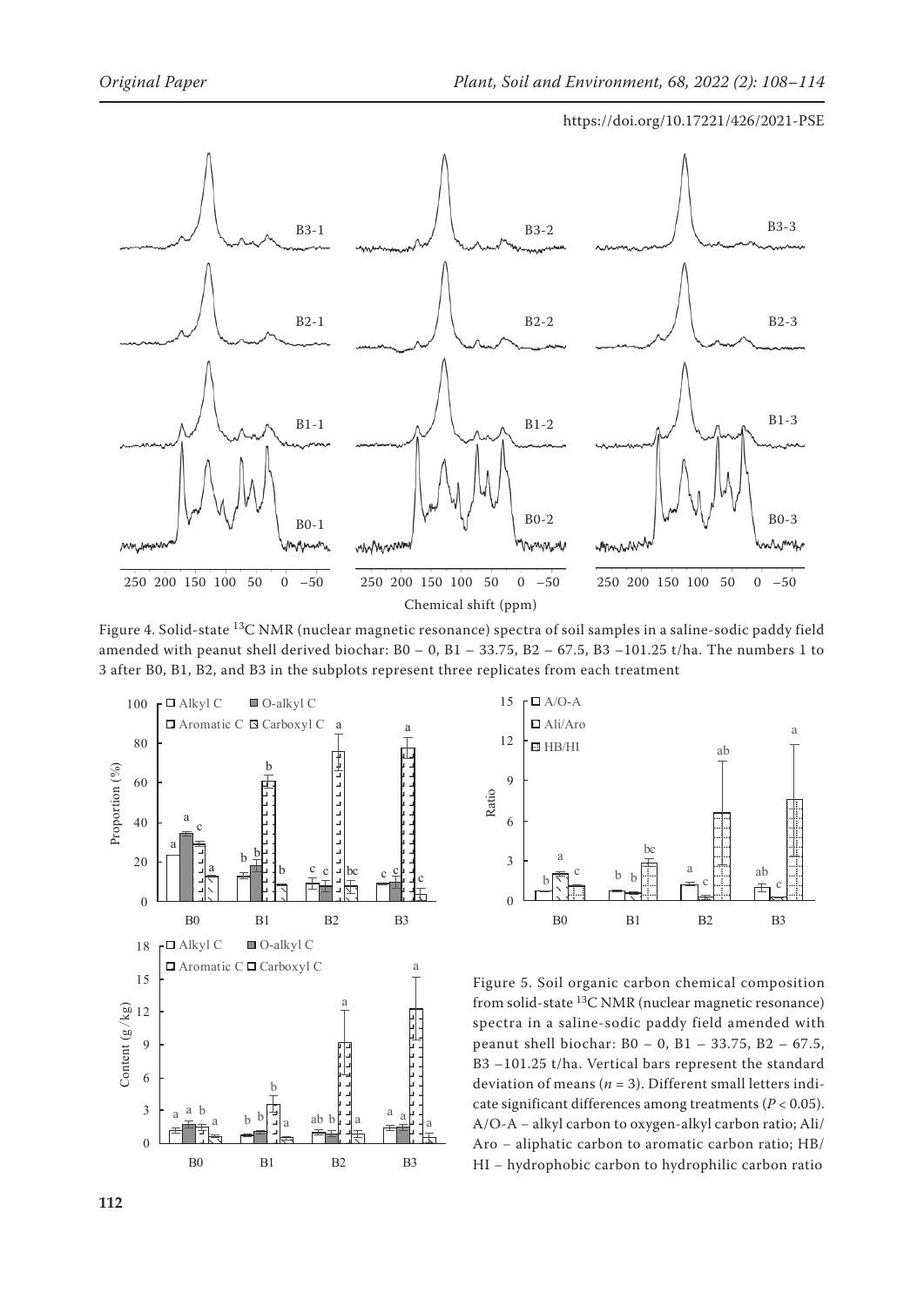

dominated by aromatic C (Figure 1), which could be responsible for the significant increase in aromatic C after the peanut shell biochar amendment.

The A/O-A and HB/HI ratios tended to increase but Ali/Aro ratio tended to be decreased with increasing biochar rates. Significant differences were found between B0 and B1 with B2 treatments for A/O-A ratio, between B0 with B1, B2, and B3 and between B1 with B2 and B3 treatments for Ali/Aro ratio, and between B0 with B2 and B3 and between B1 and B3 treatments for HB/HI ratio (Figure 5). The ratios of A/O-A, Ali/ Aro, and HB/HI have been considered as indicators to evaluate the degrees of humification, aliphaticity, and hydrophobicity of SOC (Zhang et al. 2017). In this study, the changes in these ratios suggested that the molecular structure of SOC became more humified (or decomposed), less aliphatic, and more hydrophobic after peanut shell biochar amendment. At this experimental site, Yao et al. (2021) found that peanut shell biochar application could enhance soil catalase, alkaline phosphatase, urease, and sucrose activities, which could explain the larger decomposition degree of SOC in this study. Previously, Bi et



Figure 6. Relationships between soil organic carbon (SOC) content and its chemical composition in a salinesodic paddy field amended with peanut shell biochar. A/O-A − alkyl carbon to oxygen-alkyl carbon ratio; Ali/ Aro − aliphatic carbon to aromatic carbon ratio; HB/ HI – hydrophobic carbon to hydrophilic carbon ratio

al. (2020) observed that rice straw biochar addition increased the A/O-A ratio in Yellow river alluvium paddy soil while decreasing this ratio in quaternary red clay paddy soil. The influences of soil properties on SOC functional groups compositions needed to be further studied in the further study.

**Relationships between SOC content and its chemical composition.** Pearson correlation showed that SOC content was positively correlated with alkyl C (*r* = 0.588, *P* < 0.05) and aromatic C (*r* = 0.989, *P* < 0.01) contents and A/O-A (*r* = 0.696, *P* < 0.05) and HB/HI (*r* = 0.839, *P* < 0.01) ratios but negatively correlated with Ali/Aro ratio  $(r = -0.673,$  $P < 0.05$ ) (Figure 6). It suggested that the increases in humification, aromaticity, and hydrophobicity were responsible for the increment of SOC content. A main mechanism for SOC accumulation in the biochar-amended soil was through the biochemical protection from recalcitrant SOC functional groups.

In conclusion, peanut shell biochar amendment can increase SOC content by increasing its humification, aromaticity, and hydrophobicity. The biochemical protection by recalcitrant SOC functional groups